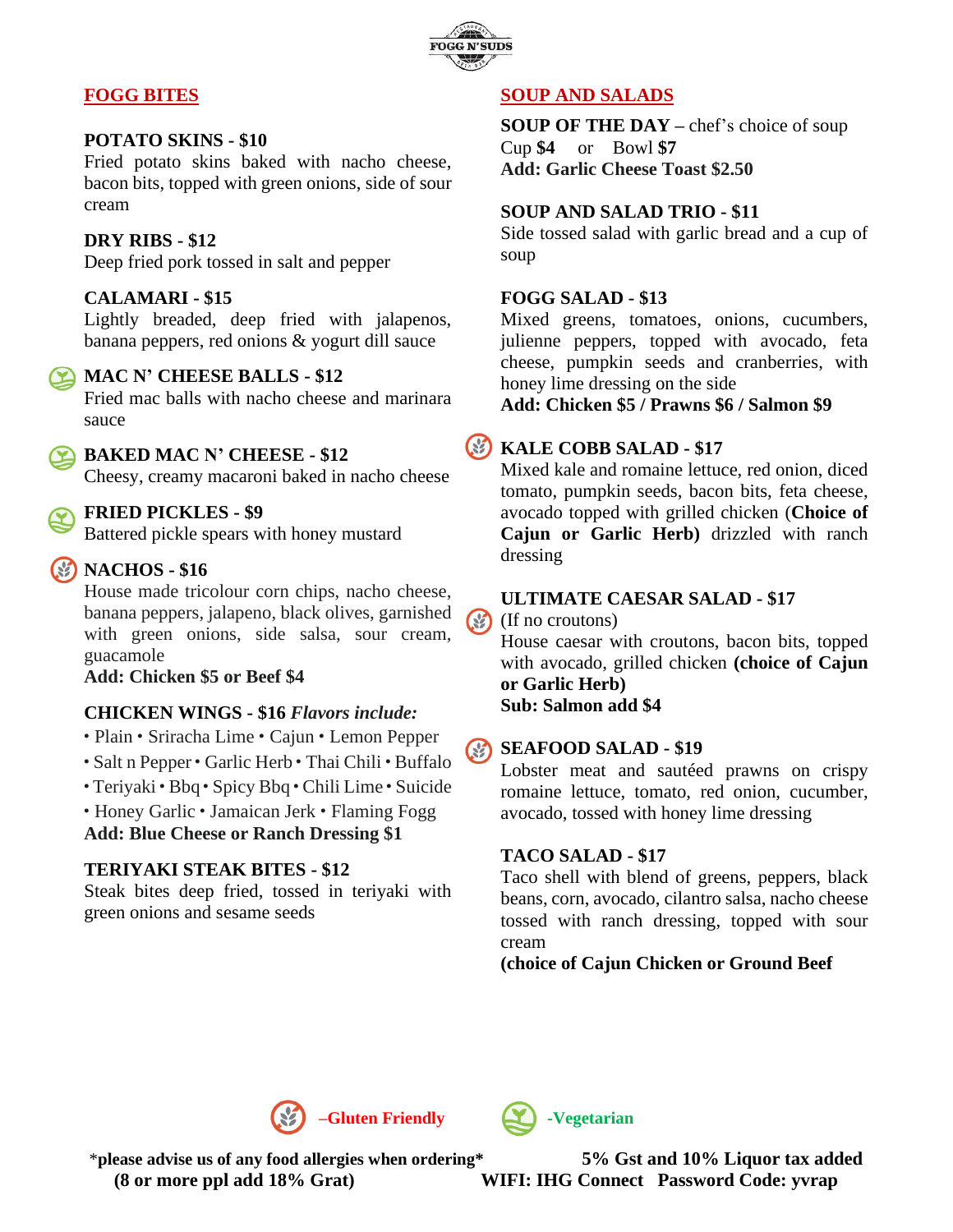

## **PASTA ENTREES**

**Add: Garlic Cheese Toast \$2.50**

## **SEAFOOD SPAGHETTI - \$24**

Sautéed shrimp, grilled salmon, in creamy Cajun sauce garnished with parmesan and parsley

#### **SPAGHETTI CARBONARA - \$16**

Sautéed bacon, in creamy alfredo sauce garnished with parmesan and parsley

### **CHICKEN MUSHROOM FARFALLE - \$16**

Chicken and mushrooms in creamy rose sauce garnished with parmesan and parsley

#### **BACON PRAWN FARFALLE - \$18**

Sautéed bacon and prawns in creamy alfredo sauce garnished with parmesan and parsley

#### **LOBSTER RAVIOLI - \$29**

Sautéed lobster meat on striped lobster ravioli in a rose sauce, served with garlic toast

## **VEGGIE FARFALLE - \$14**

Sautéed red onions, tomato, julienne peppers, mushrooms in marinara sauce with farfalle pasta **Add: Chicken \$5 / Prawns \$6 / Steak \$12**

#### **TACOS - \$10**

**Chicken (2pc) –** crispy chicken, shredded lettuce, red onion, nacho cheese, chipotle mayo **Beef (2pc) –** ground beef, shredded lettuce, nacho cheese, cilantro salsa drizzled with cilantro lime **Teriyaki (2pc) – (beef or chicken)** teriyaki sauce, shredded lettuce, green onion, sesame seed

#### **TACOS - \$13**

**Fish (2pc) –** fried fish, coleslaw, tartar sauce **Cajun Lobster (2pc) –** lobster, shredded lettuce, red onion, house yogurt dill sauce

#### **MAIN ENTREES**

#### **LOCO MOCO - \$16**

White rice topped with sirloin burger, mushroom gravy and sunny side egg, garnished with green onion

### **GRILLED SALMON - \$24**

Salmon **(choice of Grilled or Cajun)** served with wild rice, seasonal vegetables

#### **LAMB CHOPS - \$27**

Grilled lamb chops served with greek salad, wild rice, pita bread & yogurt dill sauce

#### **FOGG SURF & TURF - \$29**

8oz New York Steak grilled to your perfection with garlic herb prawns, wild rice and seasonal vegetables

**FAJITAS - \$20 (if sub lettuce wrap)**

Cajun chicken sautéed peppers & onions served on sizzling skillet. With side of salsa, nacho cheese, sour cream, shredded lettuce and soft flour tortillas **Sub: New York Steak \$8 Add: Guacamole \$3**

#### **FISH N CHIPS 1pc - \$17 (add extra pc - \$5)**

Beer battered fresh Atlantic cod, coleslaw, tartar sauce with our beer battered fries

#### **TERIYAKI RICE BOWL - \$17**

White rice, red onion, mixed peppers, broccoli, mushroom, cabbage, garnished with green onion and sesame seeds

**(Choice of Chicken or Beef)**

#### **CHICKEN BURITTO BOWL - \$16**

Taco shell with white rice, corn, black bean, avocado, cilantro salsa, cajun chicken drizzled with cilantro lime sauce dusted with siracha lime seasoning

**Sub: New York Steak \$8**





\***please advise us of any food allergies when ordering\* 5% Gst and 10% Liquor tax added (8 or more ppl add 18% Grat) WIFI: IHG Connect Password Code: yvrap**